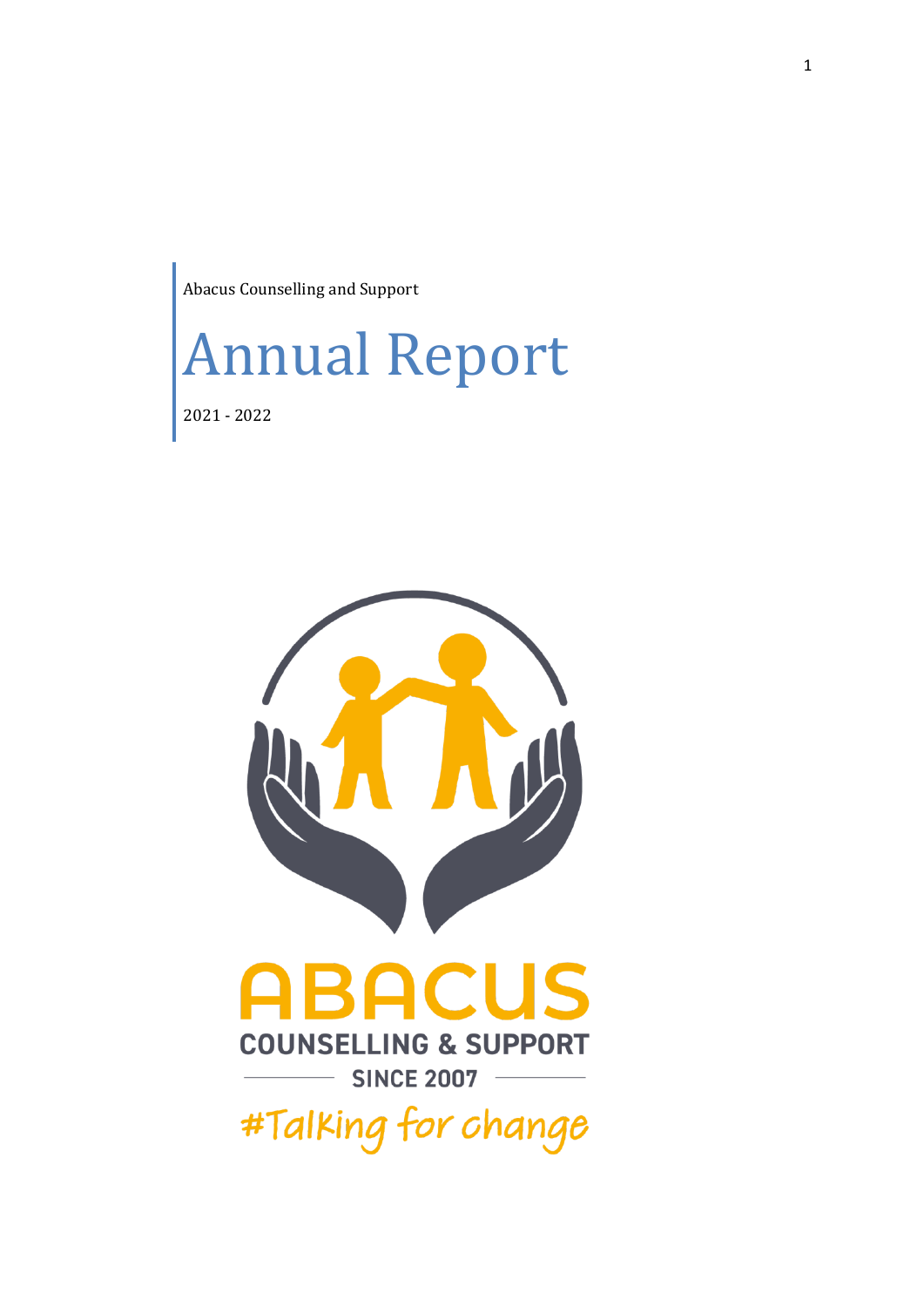# **Abacus Counselling and Support Annual Review Contents**

## Section Page

| Introduction                                      | 3  |
|---------------------------------------------------|----|
| Objects, Aims, Objectives, Values                 | 4  |
| Who's Who at Abacus                               | 6  |
| Partnership working                               | 7  |
| <b>Chair of Trustees Report</b>                   | 8  |
| <b>Project Managers Report</b>                    | 9  |
| Work Completed and achievements/outcomes/feedback | 10 |
| <b>Statistical Information</b>                    | 11 |
| <b>Financial Summary Balance Sheet</b>            | 13 |
| <b>Financial Report</b>                           | 17 |
| <b>Future Plans</b>                               | 18 |
| Thanks to                                         | 19 |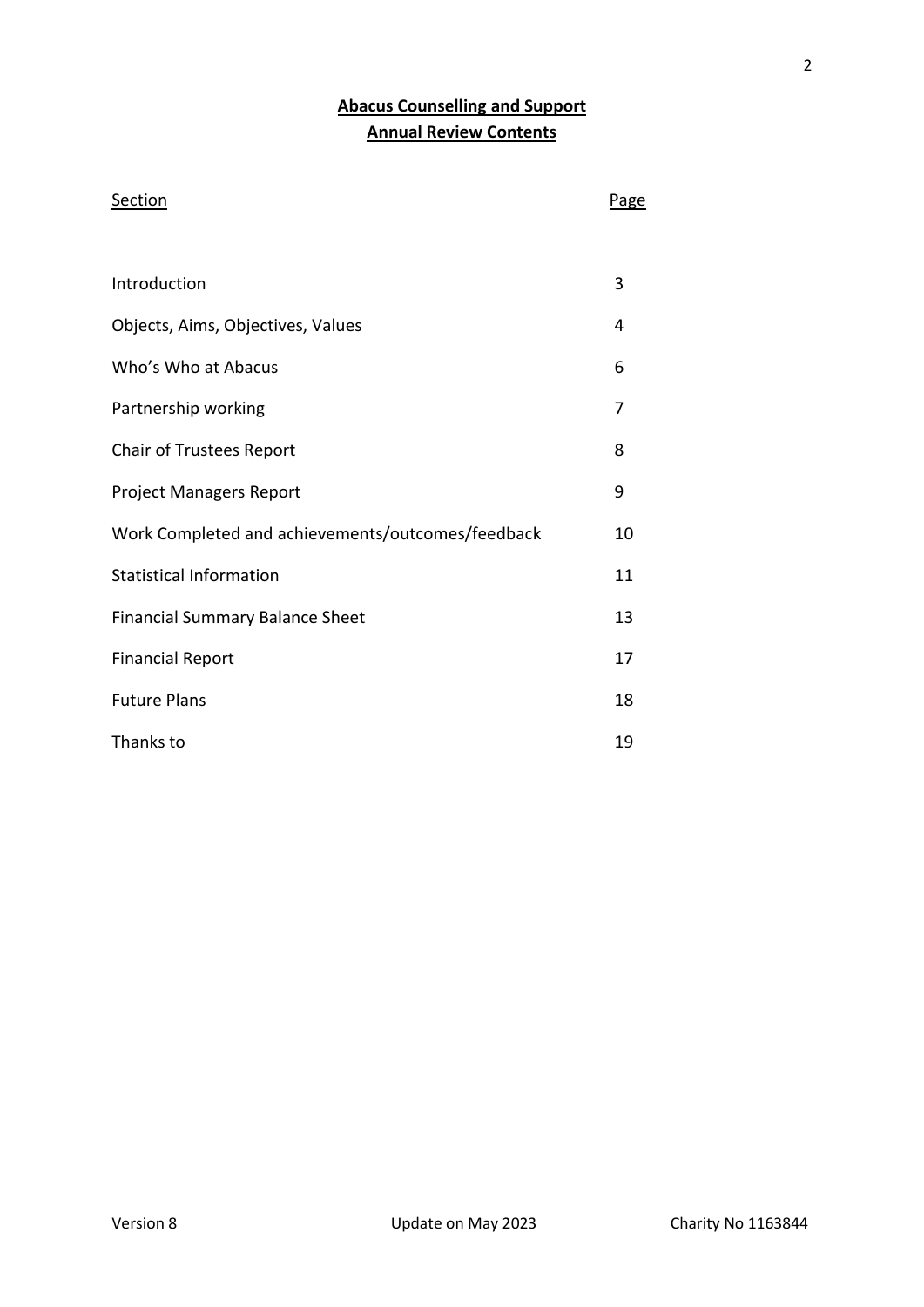### **Introduction**

Welcome to the 2021-22 Annual Report for Abacus Counselling and Support. The report summarises the work that the charity has completed, in order to continue to provide services of the last year. It also details some of the issues presented by the clients that we work to support. Clients may have several issues needing support to deal with, which they may have coped with for years. Helping clients to overcome these problems and give them the opportunity to move forward with renewed hope and new perspective, is always a privilege.

The report firstly sets out the charity's objects stated on its constitution, along with its aims, organisational objectives and values and who is involved in its running. There is a breakdown of who contributes to the charity and in what role. There is a report form the Chair of Trustees. The Project Managers Report goes into more detail, regarding the work completed this year. There is a variety of information on the output of the charity, using a variety of statistical data and feedback from clients. There is a summary of the Finances, for the last financial year, with comparison to the previous year. Finally, there is a summary of plans for the next year and thanks to various local agencies.

We hope you find this document to be useful and informative. If you have any questions, please contact us on info@abacuscounsellingandsupport. Finally I would like to take this opportunity to thanks all the trustees and volunteers who have continued to provide their time and skills, to keep the charity running. Whilst the charity itself is small, the impact it has on a client lives, is significant and long lasting.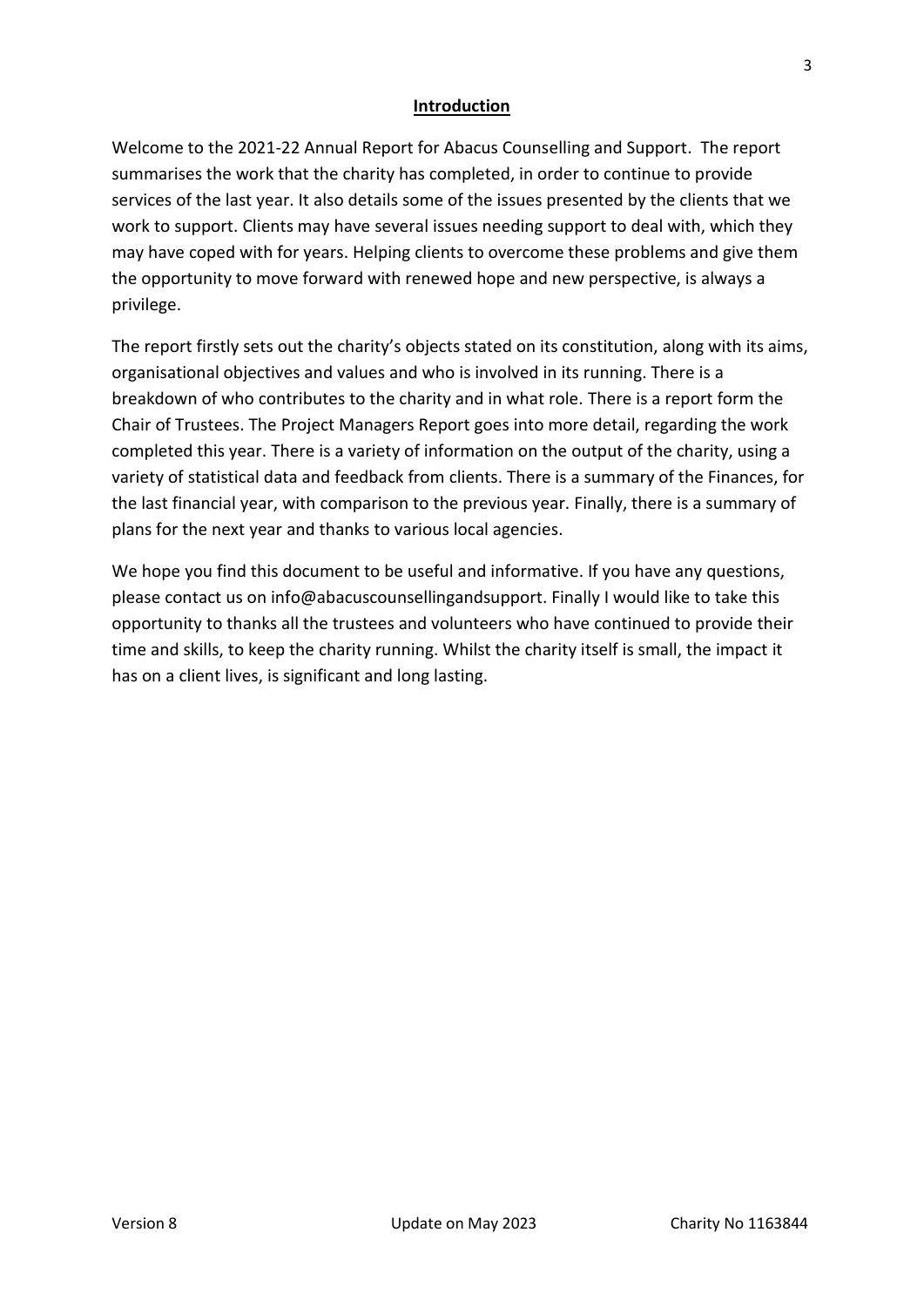#### **Objects, Aims, Objectives, Values**

#### Charitable Objective

Abacus Counselling and Support is a Registered Charity, number 1163844.

It's charitable objective as stated on the charity's constitution is to:

Protect and promote the mental and emotional health of people living in South Essex, by providing, developing and maintaining an affordable and accessible counselling service, with relevant and assessed support.

#### Main Aims

Clients referred to the service will:

- go through a robust assessment process, to ensure the charity is able to provide support and the client is willing to engage with the support provided.
- Be provided with good quality counselling sessions, which is monitored effectively.
- Be supported to overcome personal and emotional issues, identified and agreed upon in the assessment process.
- Be able to have improved mental health, as a result of session provided.
- Be advised of alternative forms of support available, if the client/referral is identified as someone who cannot be supported by the charity, in the assessment process.

#### Organisational objectives

The objectives of Abacus counselling and support are to:

- Develop a secure funding and income generation base from which to develop a sustainable and high-quality service, for clients supported to the charity.
- Ensure our services are delivered to a consistent high quality, which meets the targets set by funders and the needs of our service users, within the diverse communities of Southend and surrounding areas.
- Continue develop the board of trustees and volunteers for recruitment and training, to build a team best placed to deliver our services.
- Continue develop and assess the range of support the service providers, to ensure it continues to evolve and develop in line with changing needs of the community's mental health.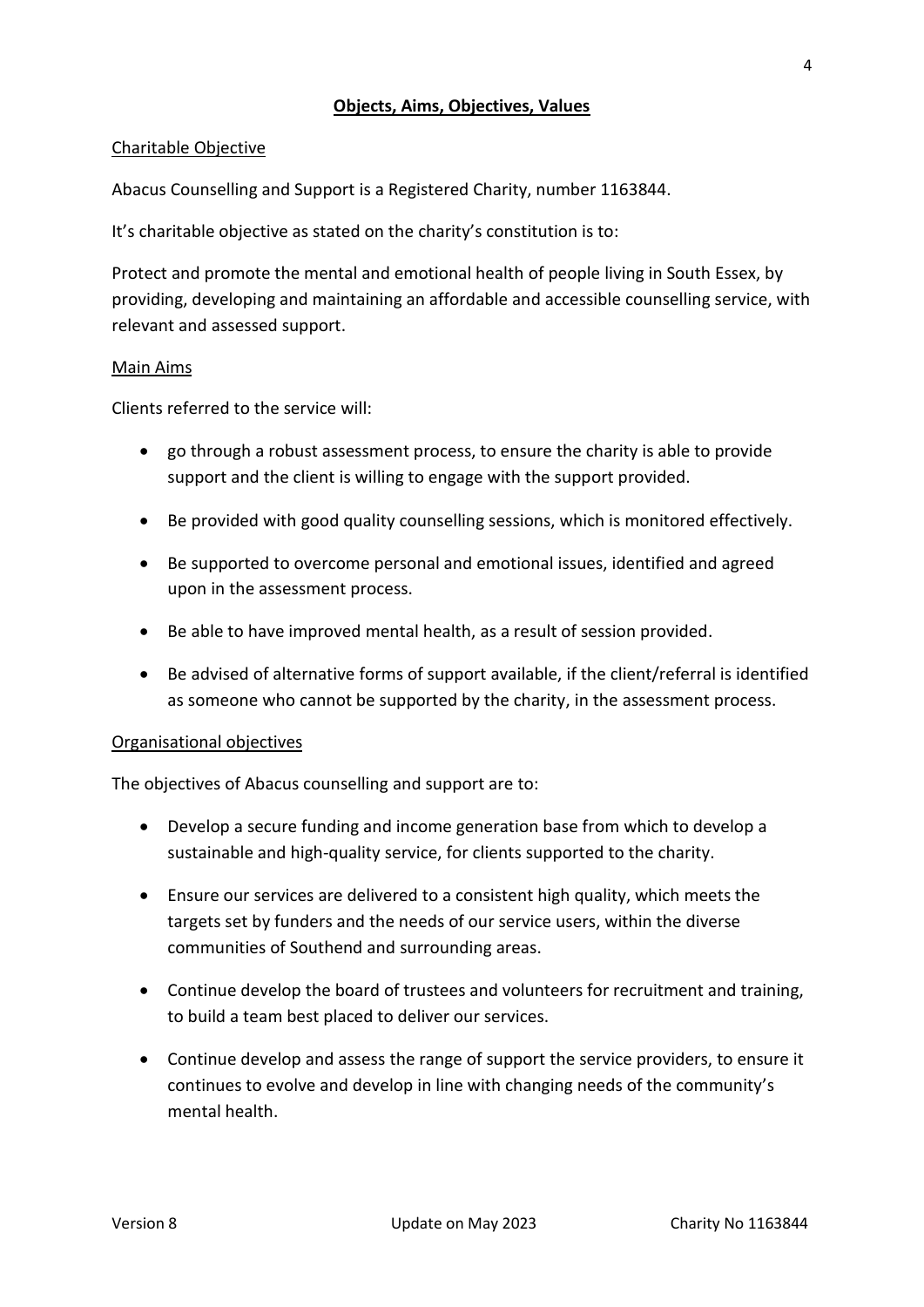- Engage with key stakeholders and work in partnership with statutory bodies, the charities and commercial organisations to meet the needs of clients referred and improve the emotional and psychological health and well-being of the community.
- Identify and understand the needs, concerns and mental health problems of the community, by annual consultation and ongoing contact with clients and relevant local organisations.

## **Our Values**

**Safe**: we work at all times to ensure the safety of clients, workers and the community.

**Ethical**: we work to ensure that all counselling is in line with agreed ethical standards set out by the necessary professional bodies.

**Professional**: all support provided is of a high standard and carried out in line with agreed policies and procedures.

**Accessible**: support provided is accessible to clients regardless of their financial situation, age, gender or ethnicity.

**Partnership**: we will work in partnership with other agencies, to ensure that services are connected to meet the full range of client needs.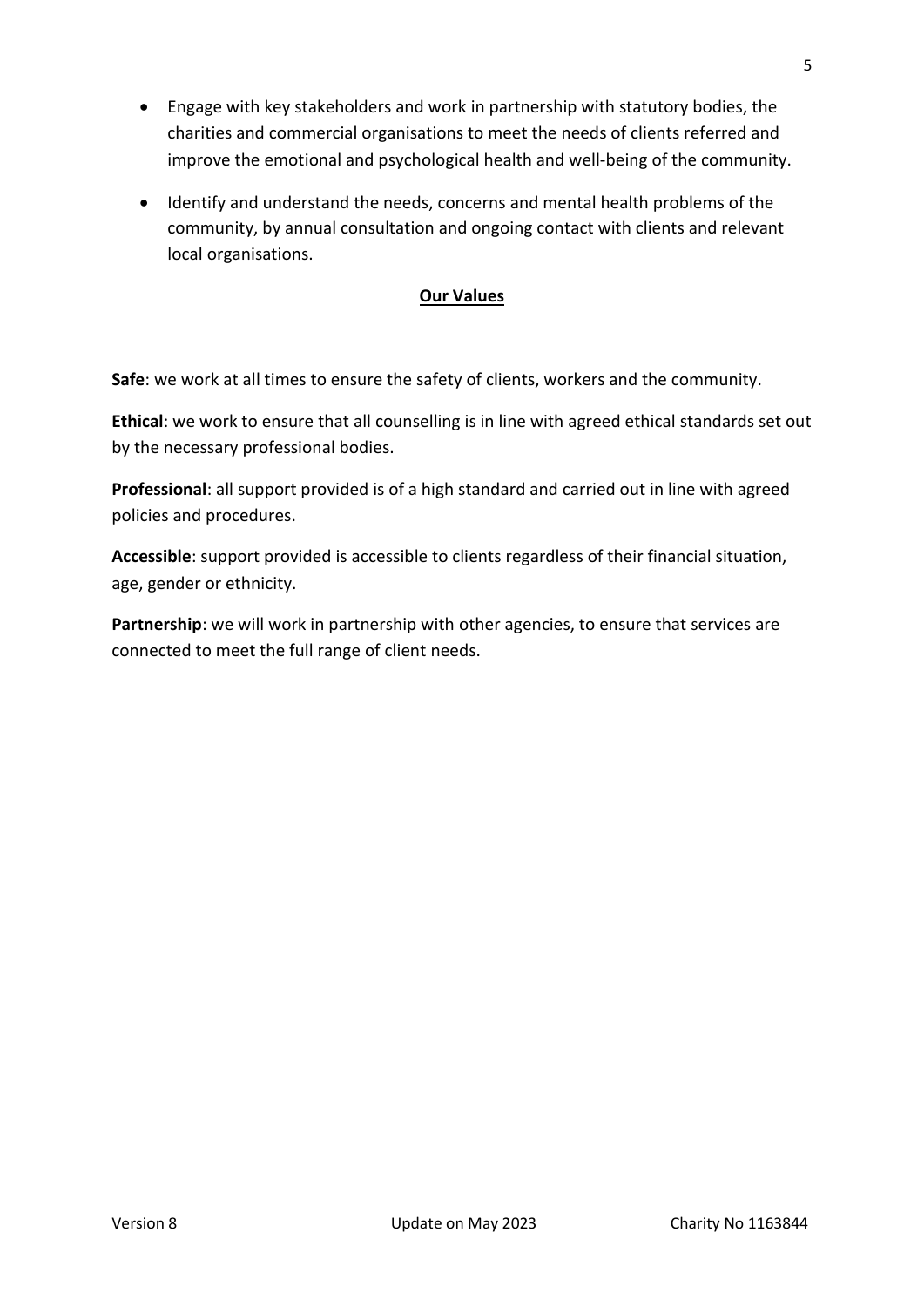#### **Who's Who at Abacus Counselling and Support**

# Board of Trustees Steve Cooper - Chair Lesley Butcher - Secretary

Janice Lyons

Sarah Cooper

Brenda Lewis

David Bannister

#### Senior Management Team

Nick Chard – Project Manager/Treasurer (volunteer)

Norman Livermore – Operations Manager (Paid), Counselling Supervisor (sessional) and counsellor (volunteer)

#### Volunteer Counsellors

Lynn Lynne (also sessional Supervisor)

Naomi Angel

Alex Watson

Hayley Robinson (Student Placement)

All counsellors are members of the British Association of Counselling and Psychotherapy (BACP), have regular supervision, have their own professional indemnity insurance and take part in regular training and CPD.

6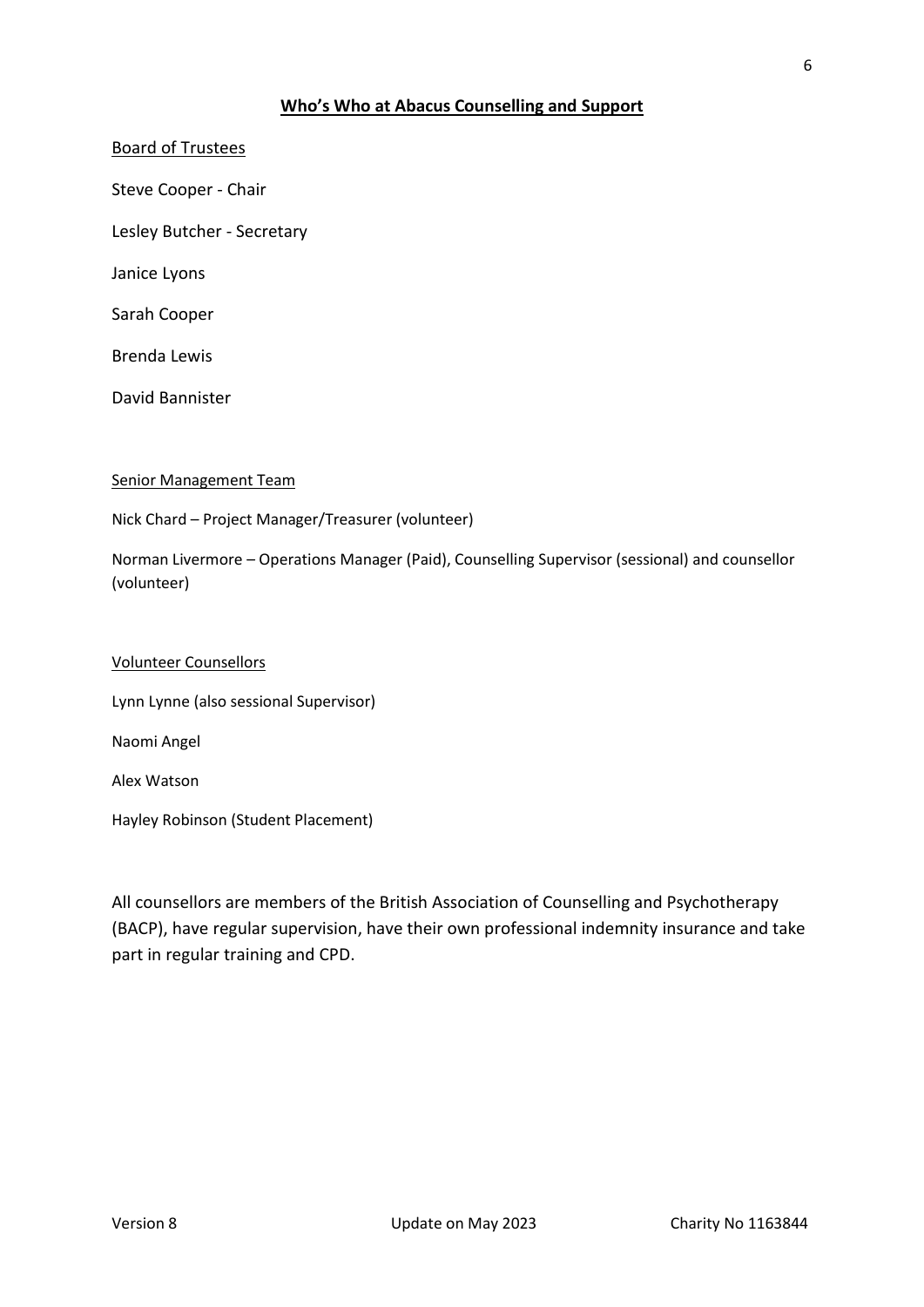### **Partnership Working**

Abacus Counselling has links to a number of local organisations, in and around Southend.

Abacus currently rent rooms from Hub 151, on West Road in Shoeburyness. A number of other community organisations work out of the venue and future partnership opportunities are being explored.

The charity receives referrals from a number of sources including Shoeburyness High School and Southchurch High School. Various teams in Southend Council refer to us, including Social Care and Early Help and Family Support. Some referrals come from medical organisations such as GPs, Community Nurses and Therapy for you.

If Abacus is not able to provide support, we can refer on to other community mental health agencies. We have forwarded clients on to Mind, Southend on Sea Rape Crisis, Southend on Sea Domestic Abuse Partnership and the Olivetree Centre in Eastwood, amongst others.

Abacus attends network meetings run by Counselling and Support Services Southend, Southend's Mental Health Partnership Forum and Castle Point and Rochford's Emotional Health and Wellbeing Board. This helps the charity to link further with other agencies providing similar support and gives it a voice, at a strategic level.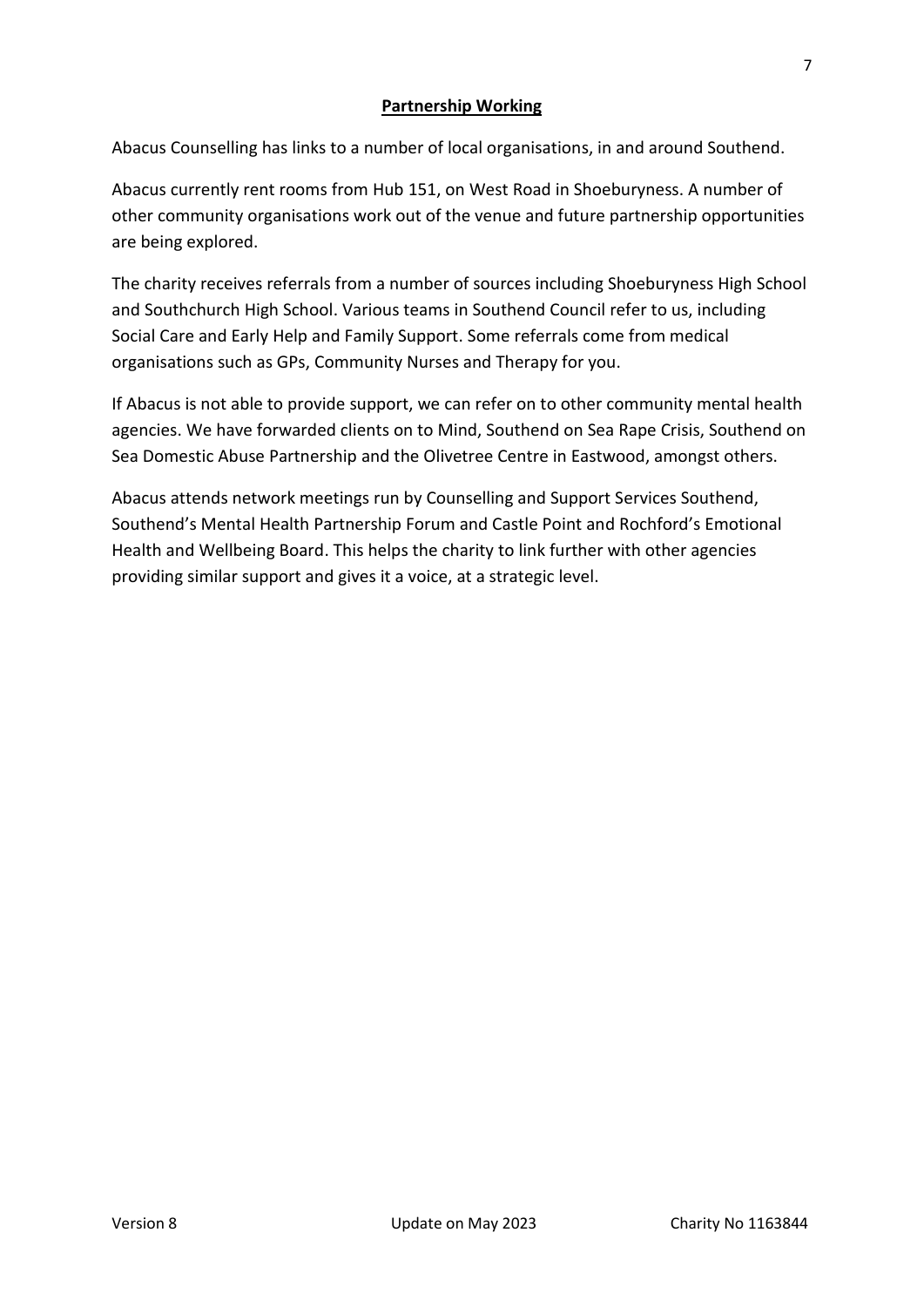## **Chair of Trustees Report**

As Chair of Abacus once again it's my pleasure and privilege to write a few words towards this report, it's particularly significant as it's my outgoing report as I am stepping down as both Chair and Trustee of Abacus having done nearly seven years as Chair and even longer as Trustee. I can't believe it's been that long!? However I'm confident that Sarah (who is also stepping down as Trustee) and I leave Abacus in a strong and healthy position.

As it says on the new and excellent website Abacus Counselling and Support is a registered charity, providing counselling services to any individual aged 13+ and couples, in South Essex. Abacus has been successfully providing support to clients in Southend, since 2007.

Once again it's safe to say that the services of Abacus (along with other counselling services) have never been more needed, both as we come out of the Covid Pandemic and head into a turbulent financial future. I want to place on record my appreciation to all those who have contributed to the work of Abacus, be they my fellow (volunteer) Trustees, Nick and Norman who do so much of the work required to keep Abacus going and to the Counsellors without whom there wouldn't be a counselling service.

I'm pleased to say that we (Nick) has again been successful in obtaining funding to enable Abacus to continue into next year and beyond. My hope is that Abacus continues to provide its excellent services and I look forward to hearing of it's many future successes.

Steve Cooper – (Outgoing) Chair of Abacus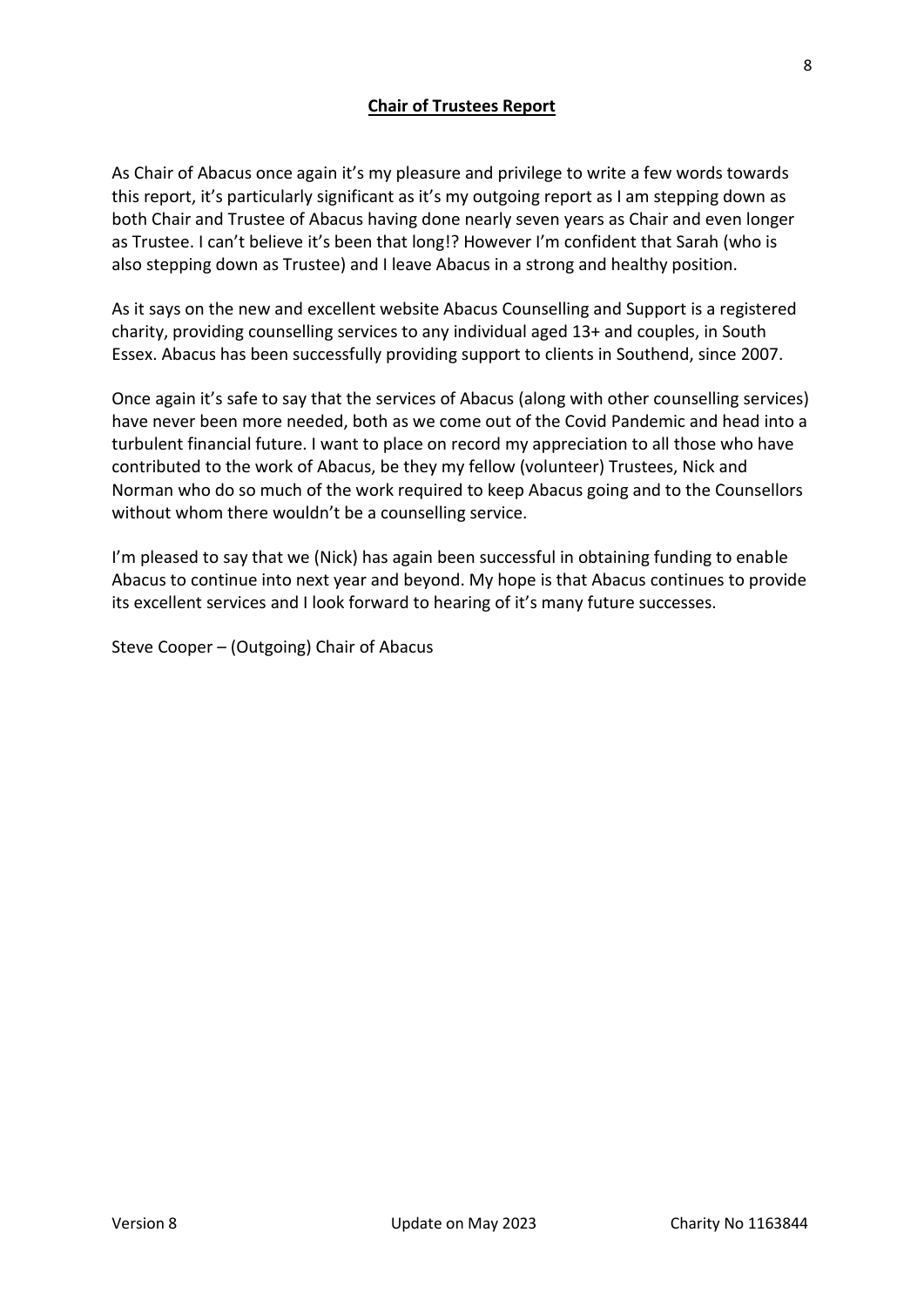#### **Project Managers Report**

2021 to 2022 has seen Abacus slowly come out of the pandemic, with all the challenges this entailed. However despite this, the charity has still been able to offer affordable counselling sessions for the public.

Coronavirus predominantly affected delivery through affecting referral numbers and session numbers. Support was adapted to allow it to continue to be delivered regardless of lock downs and clients/councillors isolating. As restrictions steadily eased, sessions gradually returned to the standard delivery format or face-to-face sessions in the community hub. However virtual sessions can now be delivered, if required.

With restrictions now recently coming to an end, the next year should hopefully see a full return to pre-pandemic levels of work. However the charity and its workers will continue to remain vigilant regarding Covid, taking the necessary steps to maintain health and safety.

As well as continuing to fund and call costs for counsellors. Abacus was successful in applying for funding for a part-time salaried post for the Operations Manager. Having this post helped the charity to have a dedicated individual available for receiving new referrals, allocating them to counsellors. The aim being to ensure that referrals were processed and allocated as fast as possible. Clients frequently need support quickly. Having this role funded, meant the specific task was given priority. The need for a quick response to initial referrals was also necessary due to increasing demand mental health services, due to the pandemic. Anecdotal evidence suggested that statutory mental health services had long waiting list, to offer support. Abacus offered an important alternative to the NHS therapy service. Professional and effective support was accessible and offered quickly, to clients. The Operations Manager role also allowed the Project Manager to focus on other tasks.

The other main piece of work completed by the charity, was the development of a new professionally designed website. Specific mention goes to the designer at Yours Creative Lea and Abacus's trustee David Bannister, for assisting us in its development. The website was redesigned to provide a more professional look to the service provided, along with setting up a dedicated referral pathway to the Operations Manager. Due to technical changes with the website and domain hosting, this is still ongoing. Once this has been completed, relevant marketing materials will also be designed and rolled out. Abacus will also be promoted more to the community, to improve its visibility to prospective clients/referrers.

Financially Abacus maintains its reserves and generates some income from services delivered. A Book Keeper will be used in the next financial year, to help with managing the finances (see Financial Report).

Now the pandemic is receding and society is returning more to normal, Abacus is well placed to continue to offer high quality talking therapy that is financially and physically accessible, to the community of Southend.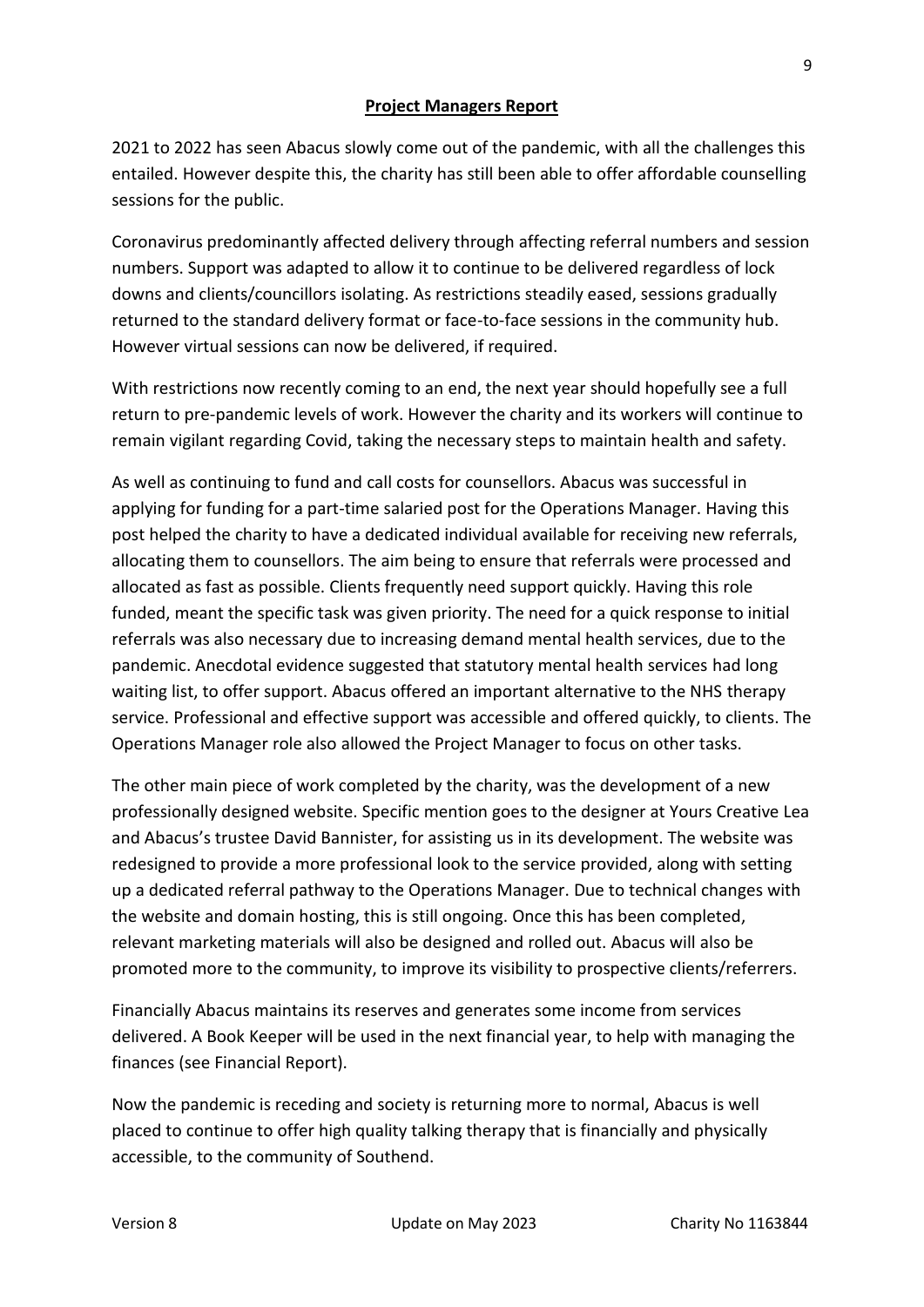## **Work Completed and Achievements/Outcomes/Feedback**

2021-22 saw a partial recovery of support offered to the community. However continued lockdowns meant some reduction to referrals received. The following pages show various graphs and charts, giving details of output.

31 referrals were received, in 2021. This is an improvement on 2020, which only had 20 referrals. This is still not to pre pandemic levels, but does show a partial recovery. 178 sessions were completed. Again a partial recovery from 2020, when 102 sessions were completed. Other graphs show this partial recovery.

Presenting issues showed family issues were the most common issue raised in sessions. After this domestic abuse, relationship issues also featured strongly. This would hint at the strain families are under, due to the pandemic. Depression and bereavement were also common factors.

When referrals were received, again varied throughout the year. A number were received at the start of the year. However then numbers were minimal, until June and July. There was another drop in August, but then were steady though the Autumn.

Due to data gathered from the Operations Manager, analysis of timescales for assessment and allocation can be provided. 50% of referrals are allocated within a week of being initially received. Over 50% were assessed within a week of being allocated. Over three quarters were started, within a week of being assessed.

How many sessions a client received varied equally from 6 to up to 24 sessions. Only one client received more than 24 sessions.

Charts show most referrals took about a week per step to be allocated, assessed and sessions started.

Evaluation and CORE scores both showed a reduction in symptoms, as a result of sessions.

The majority of sessions (119) were face to face. The rest were virtual, outdoor or by phone.

Specific Feedback form a client:

Client AC, 26yr old Female

"My counsellor was very understanding to the point where he could relay back what I said but in a different way that helped me understand my issues from a different viewpoint. He is easy going and very chilled."

Client AW, 42yr old Female

"Having counselling was the best thing I have ever done for myself. I feel like I've started to heal and enjoy being me again. I am so grateful for all the help, tools, and support I've had."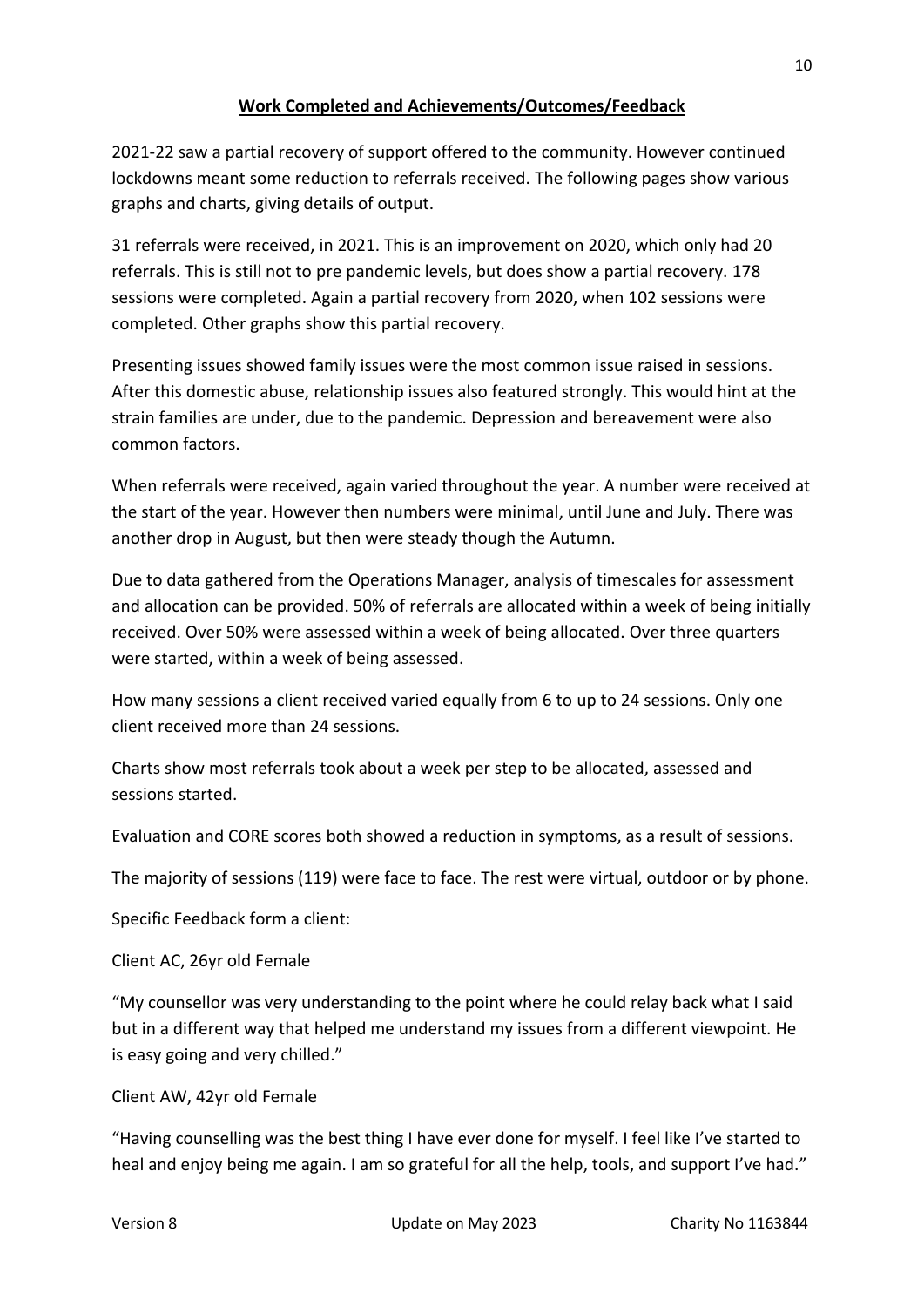#### **Statistical Information on Work Completed**



## **2011-2021**

## Number of referrals received from 2011 till 2022, detailing gender split

## Number of referrals received from 2011 till 2021, detailing age split

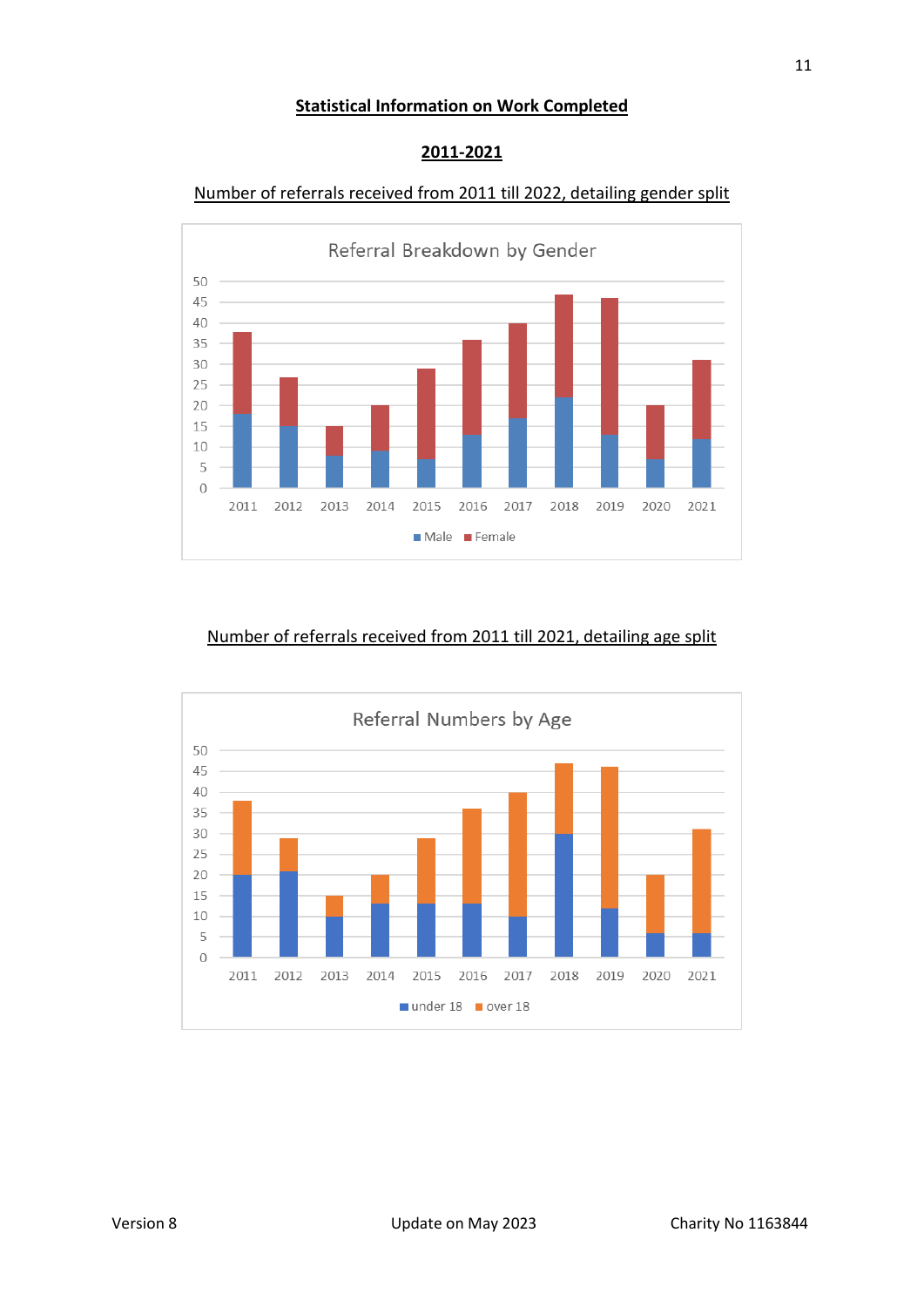Session numbers 2011-2021



## Referral numbers monthly breakdown 2016 – 2020

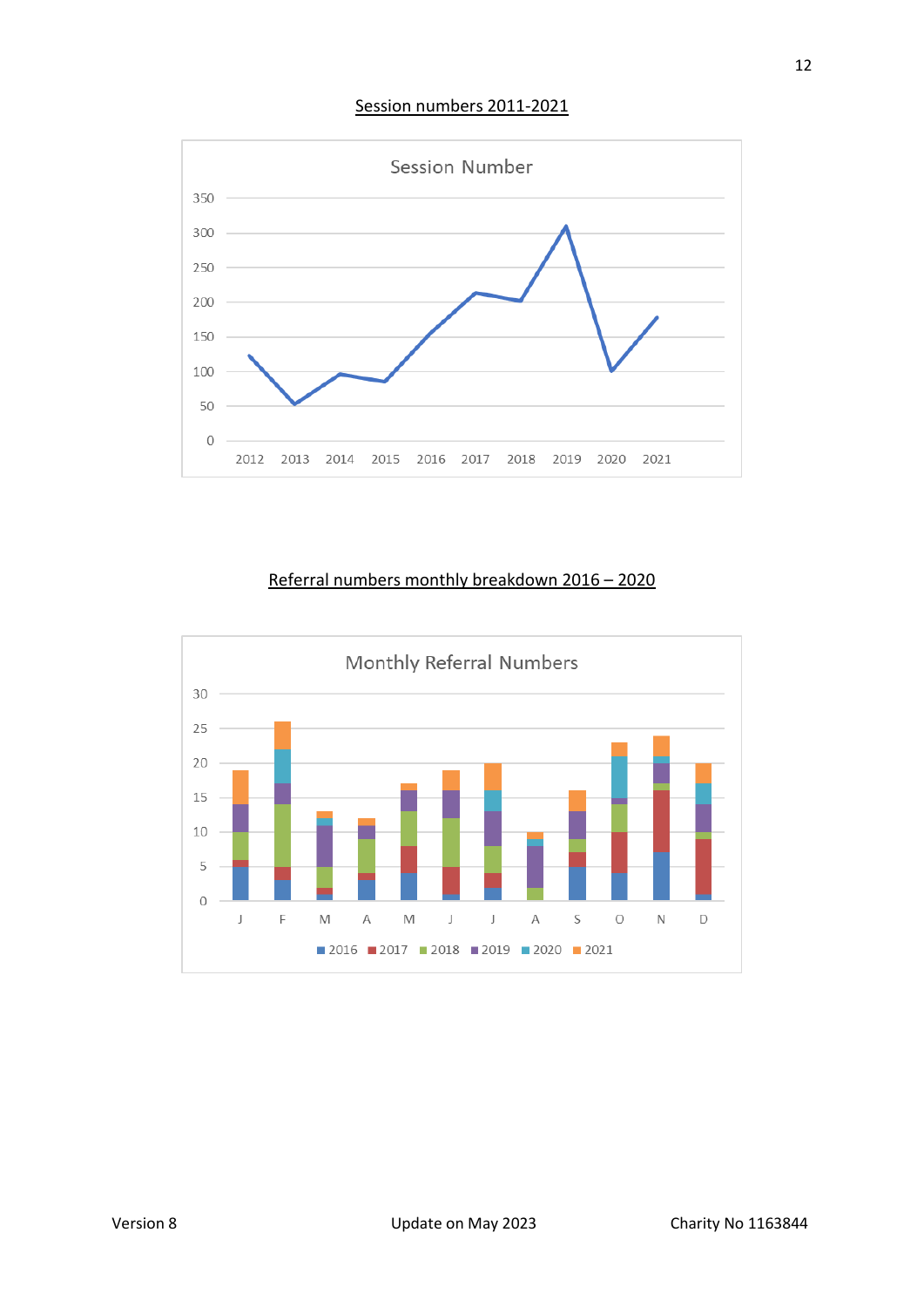#### Range of Presenting Issues



Initial Timescales

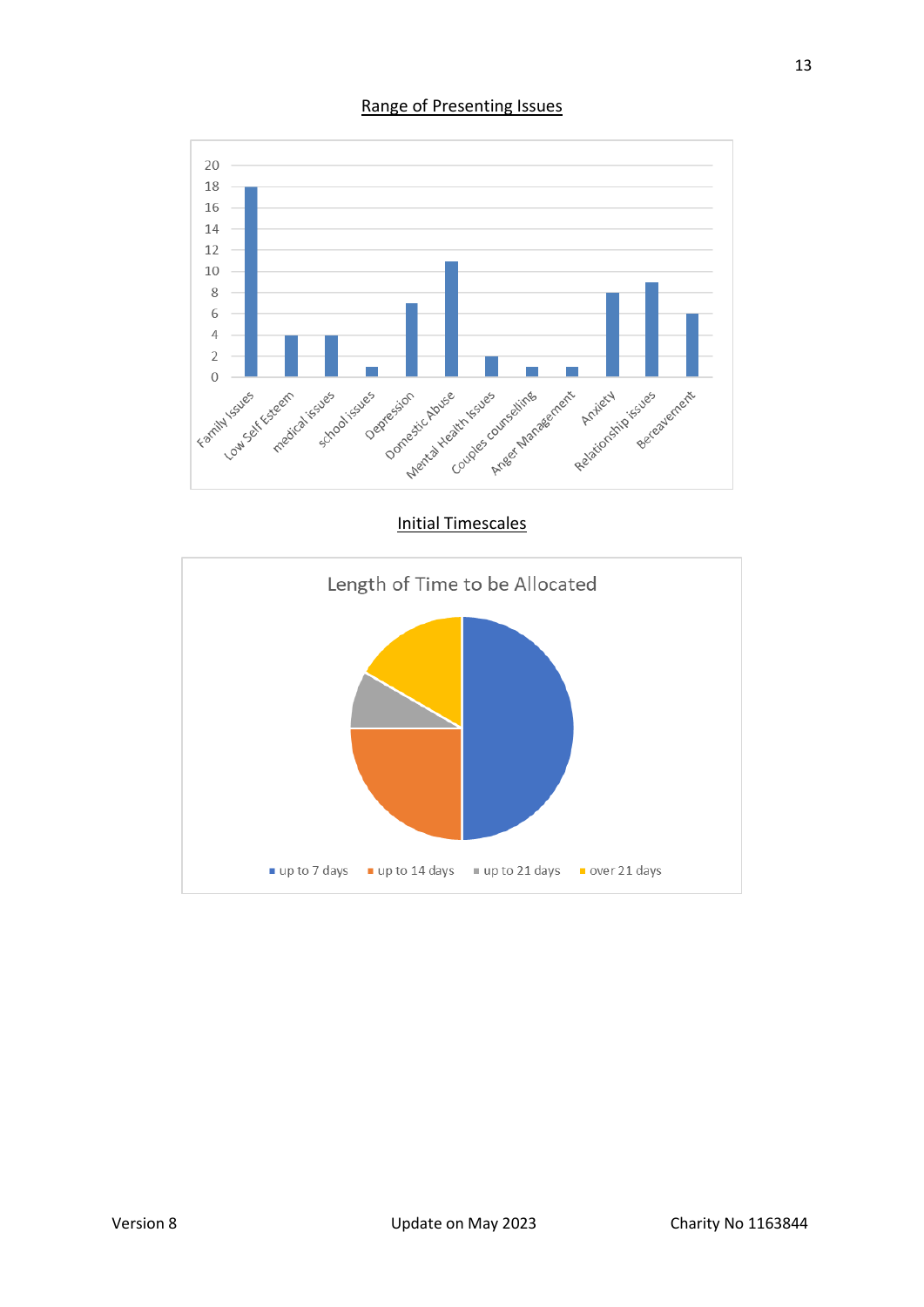



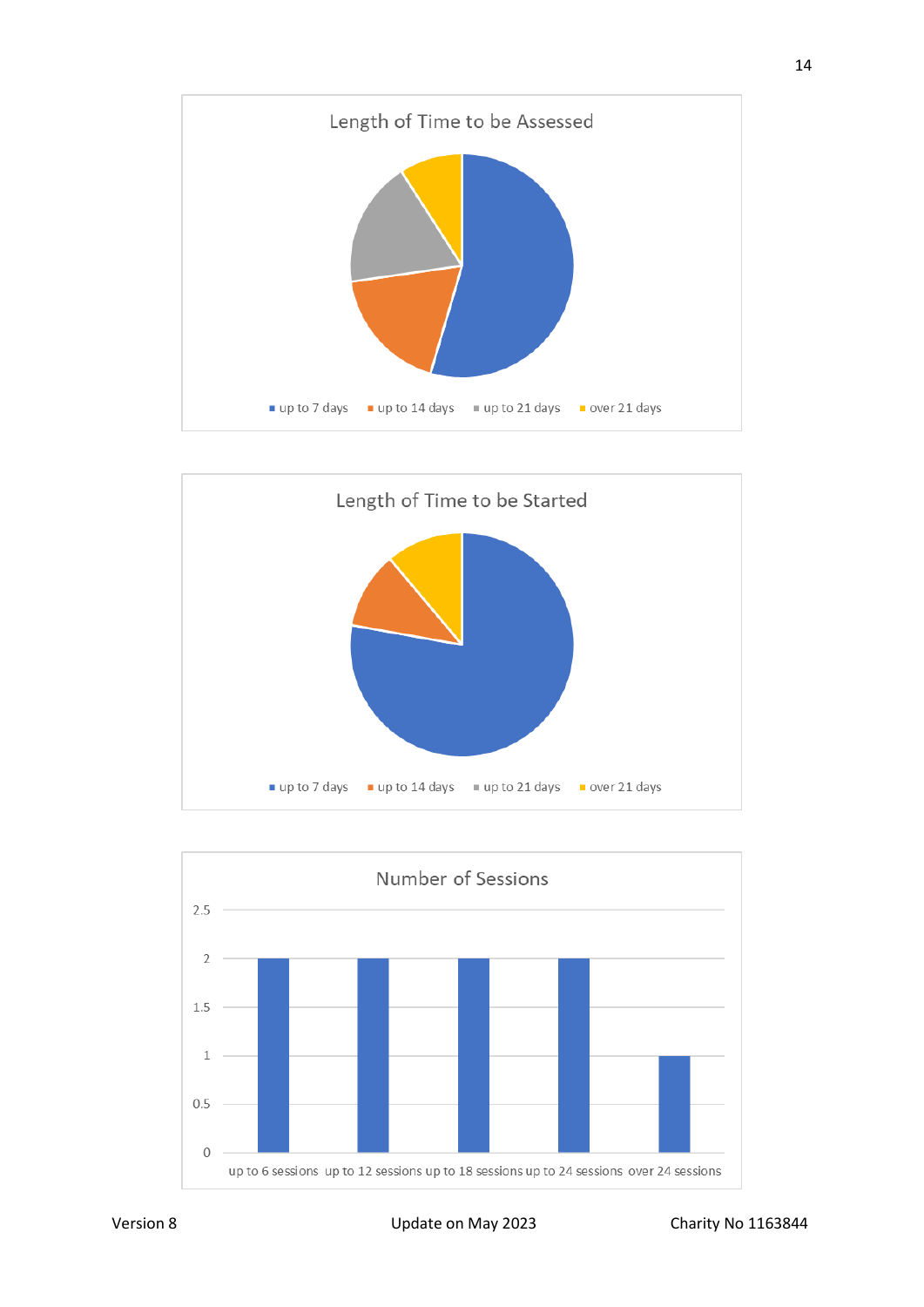

Changes in Scores



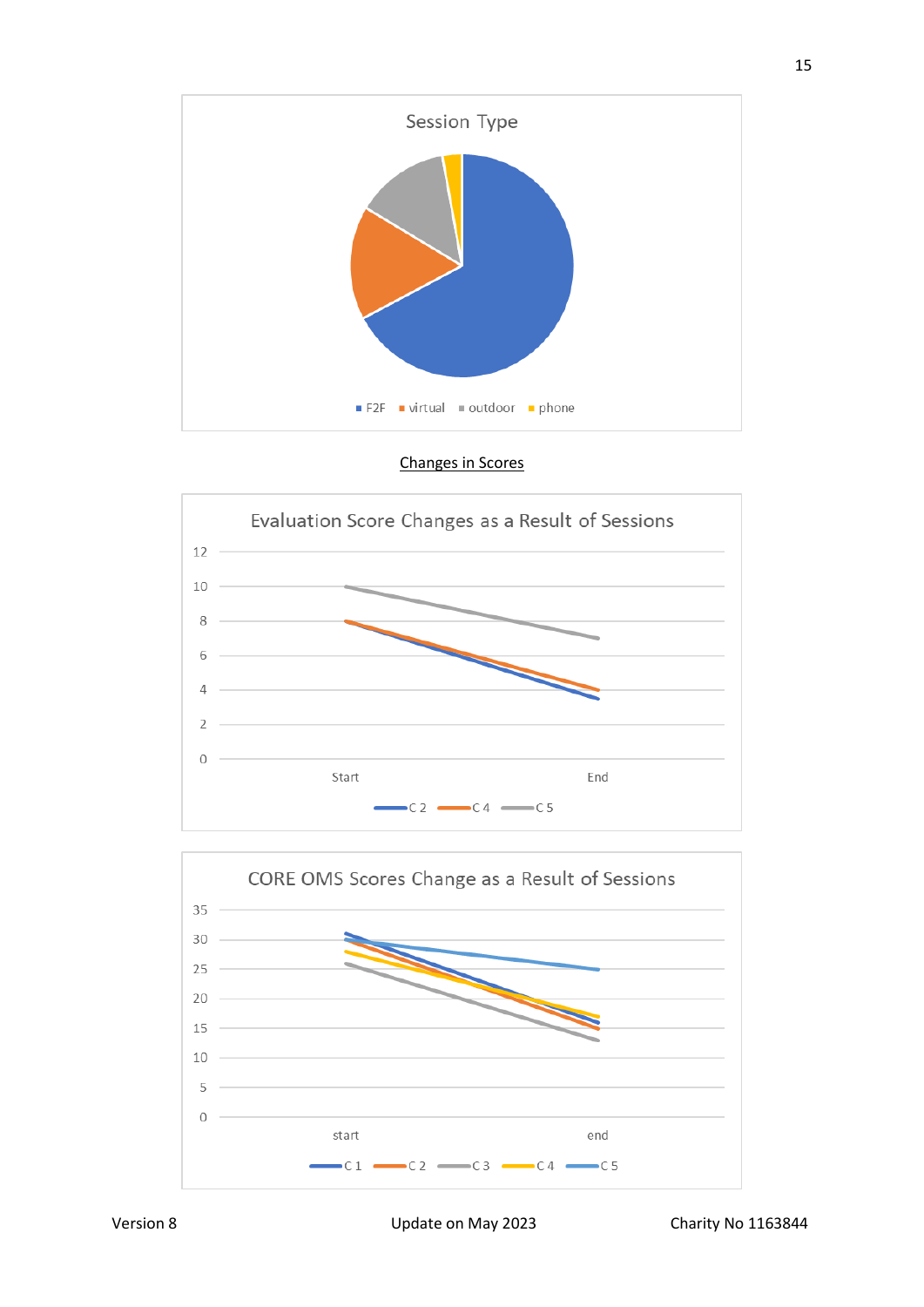## **Financial Summary Balance Sheet**

Below are summaries of finances for April 2020 to March 2021 and April 2021 to March 2022, as comparison.

| 2020-21                                                                             |                       |           | 2021-22                                                                             |                      |           |
|-------------------------------------------------------------------------------------|-----------------------|-----------|-------------------------------------------------------------------------------------|----------------------|-----------|
| <b>Current Assets</b>                                                               |                       |           | <b>Current Assets</b>                                                               |                      |           |
| <b>Cash and Bank</b><br><b>Bank Account</b><br><b>Deposit Account</b><br>Petty Cash | 10,093.79<br>3,004.32 |           | <b>Cash and Bank</b><br><b>Bank Account</b><br><b>Deposit Account</b><br>Petty Cash | 7,222.69<br>3,004.60 |           |
| <b>Total Current Assets</b>                                                         |                       | 13,098.11 | <b>Total Current Assets</b>                                                         |                      | 10,227.29 |
| <b>Net Assets</b>                                                                   |                       | 13,098.11 | <b>Net Assets</b>                                                                   |                      | 10,227.29 |
| <b>Funds Position</b>                                                               |                       |           | <b>Funds Position</b>                                                               |                      |           |
| <b>Restricted</b><br><b>ECF</b><br>ECF <sub>2</sub><br>Rosca                        | 4,708.87              |           | <b>Restricted</b><br>Rosca<br><b>Groundwork</b><br><b>ECF</b>                       | 1,344.84             |           |
| G work                                                                              | 856.97                | 5,565.84  | Project 4                                                                           |                      | 1,344.84  |
| <b>Unrestricted</b>                                                                 |                       | 7,532.27  | <b>Unrestricted</b>                                                                 |                      | 8,882.45  |
| <b>Total Funds</b>                                                                  |                       | 13,098.11 | <b>Total Funds</b>                                                                  |                      | 10,227.29 |

Unrestricted Funds Breakdown (last yr)

| Counselling sessions 1940 (1070) |                  |
|----------------------------------|------------------|
| Investments                      | 0.28(1.37)       |
| <b>Fundraising</b>               | 0(0)             |
| Other Income                     | 537.06 (2132.12) |
|                                  |                  |

Total Income 2477.34 (3203.49)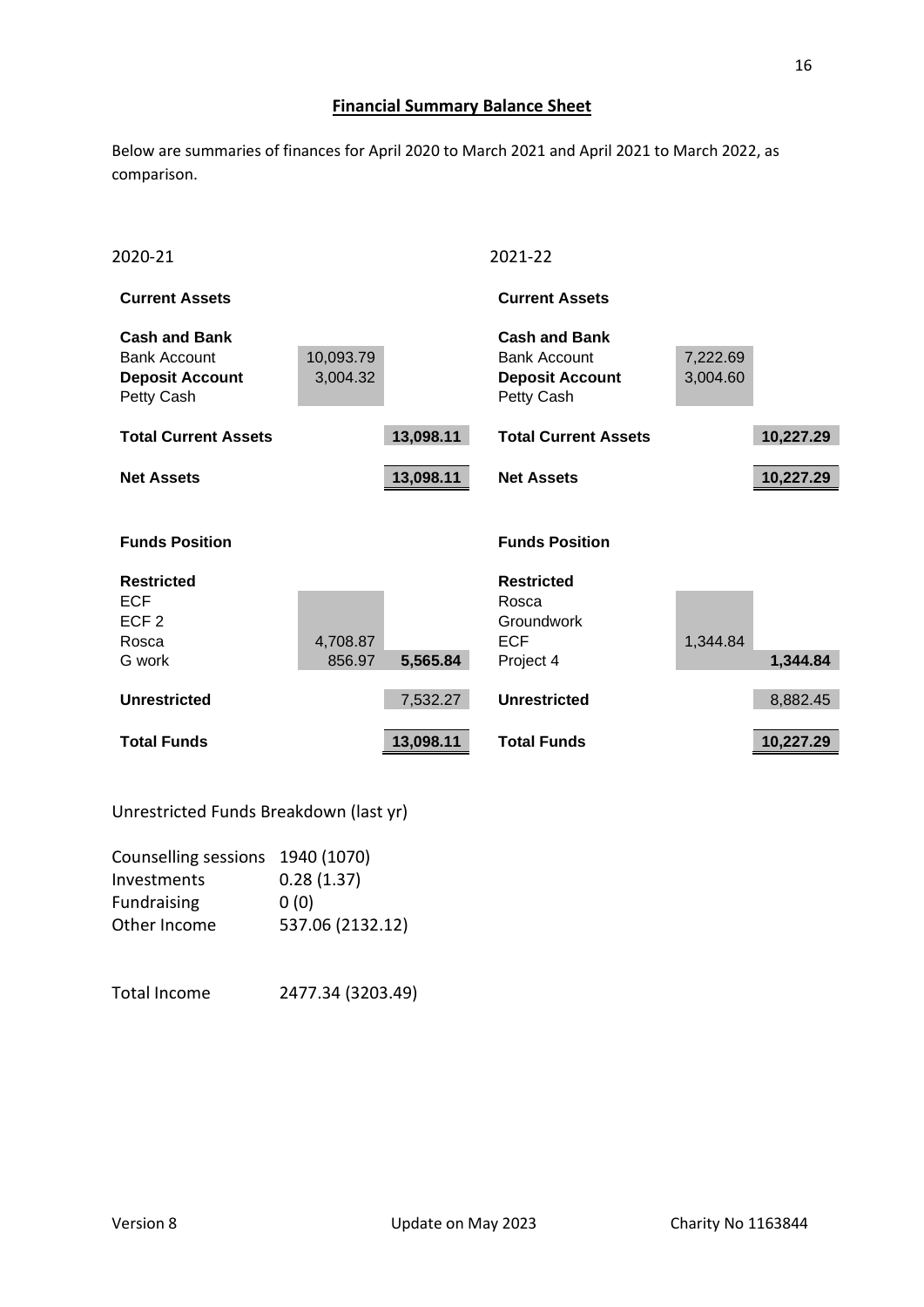### **Financial Report**

The charity experienced a slight drop in its balance overall, between 2020 and 2021. But this did not affect output or delivery.

Funding from the Rosca Trust and Tesco's Bags of Help/Groundwork was used to cover core costs. This has only just recently been used up.

Funding was received from the Essex Community Foundation and the Big Lottery Covid recovery fund, to pay for the Operation's Manager post. This will shortly be coming to an end and will be reapplied to, to continue the funding.

Abacus was able to raise just under £2000, from its delivery of counselling sessions. £500 was also received in Gift Aid, from a previous donation. With current unrestricted funding and savings, the charity now has nearly £9000 in savings. This is an increase from 2020-21, when it was over £7500. Some of this will be transferred to another savings account with a higher rate of interest, than our current savings account. These savings are crucial in covering costs that occur between funding applications.

At the time of writing this report, Abacus has been successful in applying for nearly £9400, to pay for core costs. These costs include the use of a marketing Manager to run social media postings. We will also have a book Keeper, to help manage the charity's finances. We will also use online accounting services (Xero), to help monitor the accounts.

Abacus counselling has continued to have its accounts examined by David Robb. David has now retired but is still able to offer his services, via SAVS. The accounts review process is now carried out in the summer rather than nearer to the end of financial year in the autumn, to avoid time constraints at that time. The use of online accounting software and a Book Keeper, should make the accounts examination a faster and more efficient process.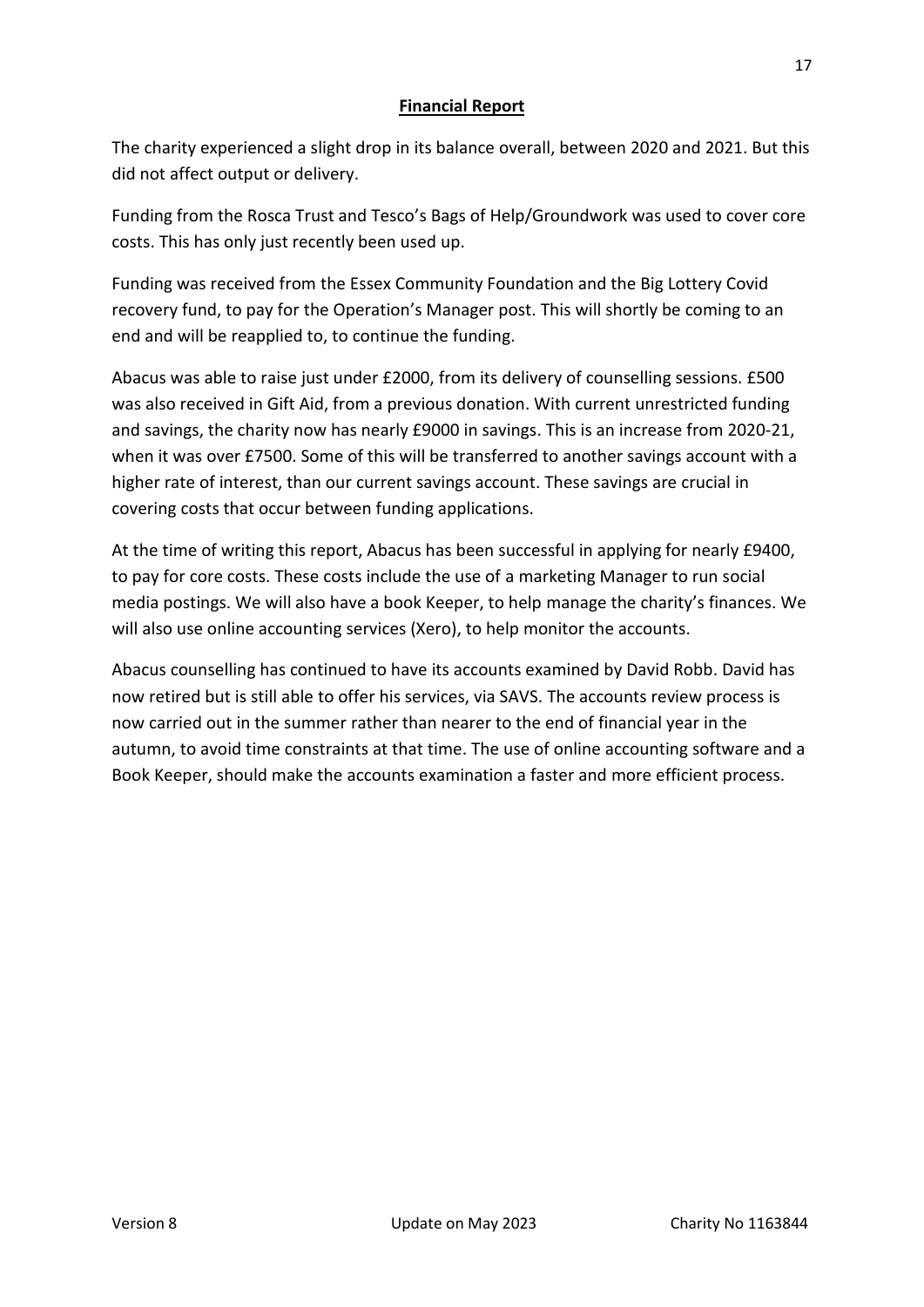## **Future Plans**

The impact of the Coronavirus has caused delays to the implementation of the business plan. Going forwards the aims for 2022-2023 are:

- Develop further links with community organisations and groups, in Shoeburyness and Thorpe Bay.
- Look at funding for Project Manager's role.
- Continue to recruit more counselling volunteers, to further expand the team.